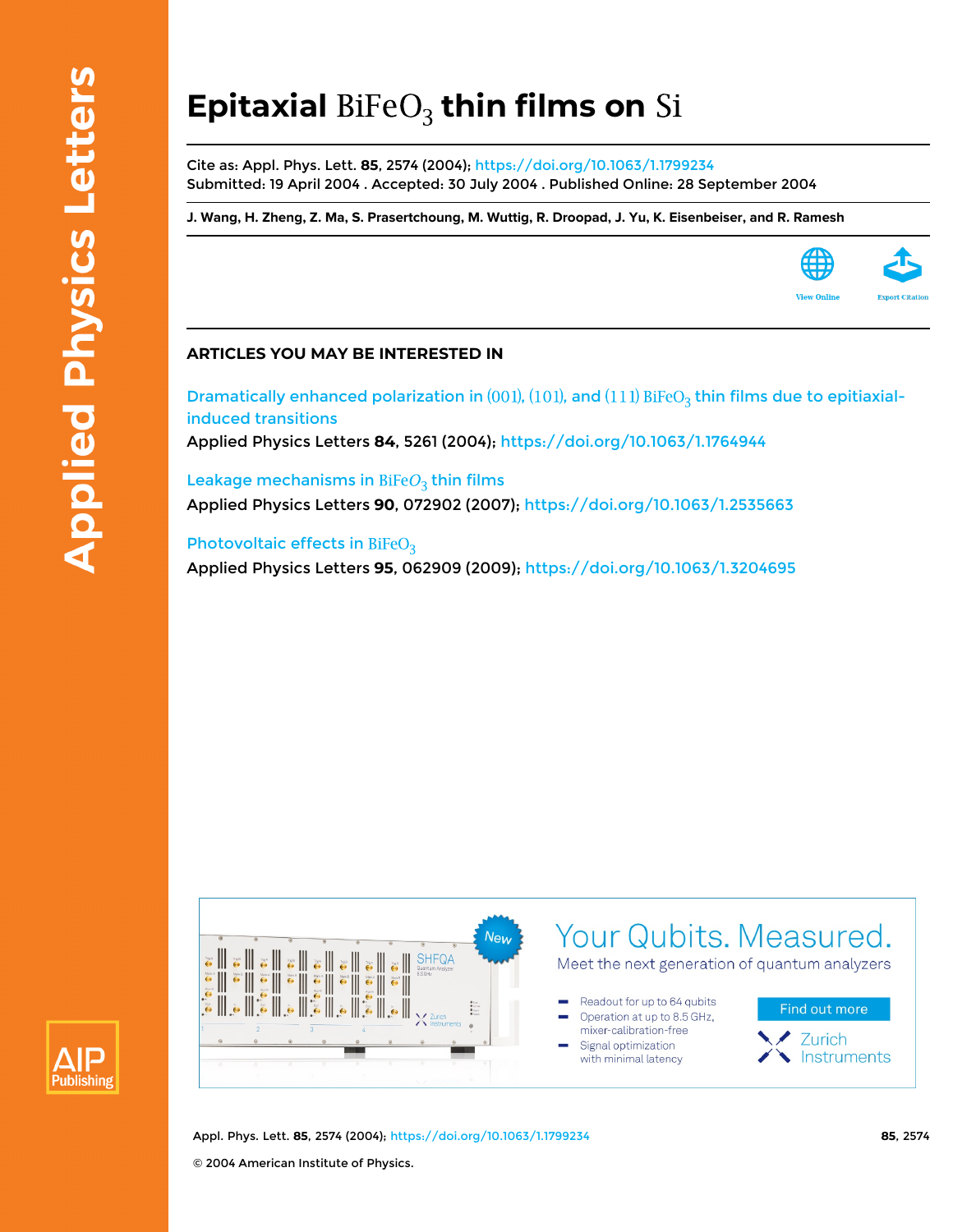## **Epitaxial BiFeO<sub>3</sub> thin films on Si**

J. Wang,<sup>a)</sup> H. Zheng, Z. Ma, S. Prasertchoung, and M. Wuttig *Department of Materials Science and Engineering, University of Maryland, College Park, Maryland 20742*

R. Droopad, J. Yu, and K. Eisenbeiser

*Motorola Phoenix Research Laboratories, Tempe, Arizona 85284*

R. Ramesh

*Department of Materials Science and Engineering and Department of Physics, University of California, Berkeley, California 94720*

(Received 19 April 2004; accepted 30 July 2004)

BiFeO<sub>3</sub> was studied as an alternative environmentally clean ferro/piezoelectric material. 200-nm-thick BiFeO<sub>3</sub> films were grown on Si substrates with  $S<sub>T</sub>$ iO<sub>3</sub> as a template layer and SrRuO<sub>3</sub> as bottom electrode. X-ray and transmission electron microscopy studies confirmed the epitaxial growth of the films. The spontaneous polarization of the films was  $\sim$ 45  $\mu$ C/cm<sup>2</sup>. Retention measurement up to several days showed no decay of polarization. A piezoelectric coefficient  $(d_{33})$  of  $\sim 60$  pm/V was observed, which is promising for applications in micro-electro-mechanical systems and actuators. © *2004 American Institute of Physics*. [DOI: 10.1063/1.1799234]

Perovskite BiFe $O_3$  (BFO) has attracted much attention recently due to the coexistence of ferroelectric and magnetic orders. It has high Curie  $(T_C \sim 1100 \text{ K})$  and Neel  $(T_N$  $\sim$  673 K) temperatures. In the bulk, it possesses a rhombohedrally distorted perovskite structure with space group  $R3c - C_{\nu_0}^3$ . The rhombohedral and pseudocubic unit cell parameters are  $a = 5.616(6)$  Å,  $\alpha = 59.35(5)$ °,<sup>2</sup> and  $a = 3.96$  Å, respectively. Electrical characterization of bulk single crystal samples has been difficult due to their very low resistivity. Teague *et al.* reported a polarization of 3.5  $\mu$ C/cm<sup>2</sup> along (001) at 70 K, indicating a polarization of 6.1  $\mu$ C/cm<sup>2</sup> along  $(111)$ ,<sup>3</sup> which is much smaller than expected from a material with such a high Curie temperature and large distortion. Recently, it has been reported that both epitaxial and polycrystalline BFO thin films with reasonably high resistivity show large polarizations.<sup>4,5</sup> For example,  $(001)$  oriented thin films BFO display a polarization of  $\sim$  55  $\mu$ C/cm<sup>2</sup>, comparable to the very popular ferroelectric system,  $Pb(Zr<sub>x</sub>Ti<sub>1-x</sub>)O<sub>3</sub>$  (PZT), which has been studied for decades for applications in memory, transducers, and micro-electro-mechanical system (MEMS). An aspect of concern with the PZT system is its relative toxicity accruing from lead. BFO provides an alternative choice of a Pb-free ferro/piezoelectric material, which is environmentally preferable. Approaches to grow high quality BFO films on Si substrates are desirable. Such an approach is demonstrated in this letter using a template layer consisting of epitaxial  $SrTiO<sub>3</sub> (STO)$  deposited directly on Si by molecular-beam epitaxy,  $6\frac{7}{7}$  which was previously used for the integration of PZT with  $Si^{8,9}$ .

200 nm BFO thin films were grown by pulsed laser deposition. To ensure heteroepitaxial growth, 20 nm  $SrRuO<sub>3</sub>$ (SRO) was chosen as bottom electrode. Details of deposition parameters are listed in Table I. After deposition, the films were annealed at 390 °C for 1 h during cooling  $(5^{\circ}C/min)$ in 1 atm oxygen ambient. X-ray diffraction (Siemens D5000 four-circle diffractometer) and transmission electron microscopy [(TEM), JEOL 4000FX operating at 300 kV] were used to characterize the film structure. Ferroelectric property measurements were performed with a commercially available RT6000 test system (Radiant Technologies, USA). Piezoelectric measurements were done using a setup based on an atomic force microscope, $4$  while the dielectric constant was determined by a HP impedance analyzer.

A typical x–ray  $\theta$ –2 $\theta$  scan, Fig. 1(a), shows only (00*l*) diffraction peaks from BFO and SRO in addition to Si peaks (not shown). No reflections were detected that would be indicative of second phases. A phi scan of the BFO (202) and Si (404) planes is displayed as inset of Fig. 1(a). Only four sharp peaks originate from BFO indicating that the film has good in-plane orientation. The inset also reveals a 45° rotation of BFO with respect to the Si substrate. Selected area electron diffraction from a cross-section TEM sample, Fig. 1(b), confirmed this rotation. The diffraction patterns originating from SRO, STO overlap with that from BFO, indicating that both SRO and BFO grow cubic-on-cubic with respect to STO. These results can be understood on the basis of the lattice match  $d_{\text{SRO}(100)} = 3.94$  Å,  $d_{\text{STO}(100)} = 3.91$  Å with  $d_{\text{Si}(110)} = 3.82$  Å. The out-of-plane lattice constant of BFO was calculated to be  $\sim$ 3.95 Å (pseudocubic unit), which is smaller than its bulk value. The film is likely to have monoclinic structure. This observation is a consequence of two competing effects: (a) the compressive stress imposed by the SRO/STO layers, which have in-plane lattice parameters smaller than that of BFO; and (b) a tensile stress due to the thermal mismatch of Si and the oxides  $(Si: \alpha \sim 3)$  $\times 10^{-6}$  deg<sup>-1</sup>, BFO: $\alpha \sim 1 \times 10^{-5}$  deg<sup>-110</sup>). Since the films

| Film       | Substrate     | Energy               | $O2$ partial | Deposition |
|------------|---------------|----------------------|--------------|------------|
|            | temperature   | density              | pressure     | rate       |
|            | $(^{\circ}C)$ | (J/cm <sup>2</sup> ) | (m Torr)     | (nm/min)   |
| <b>SRO</b> | 650           | $\sim$ 1.2           | 100          | $\sim 0.7$ |
| <b>BFO</b> | 670           | $\sim$ 1.2           | 40           | $\sim$ 7   |

a)Electronic mail: jlwang@wam.umd.edu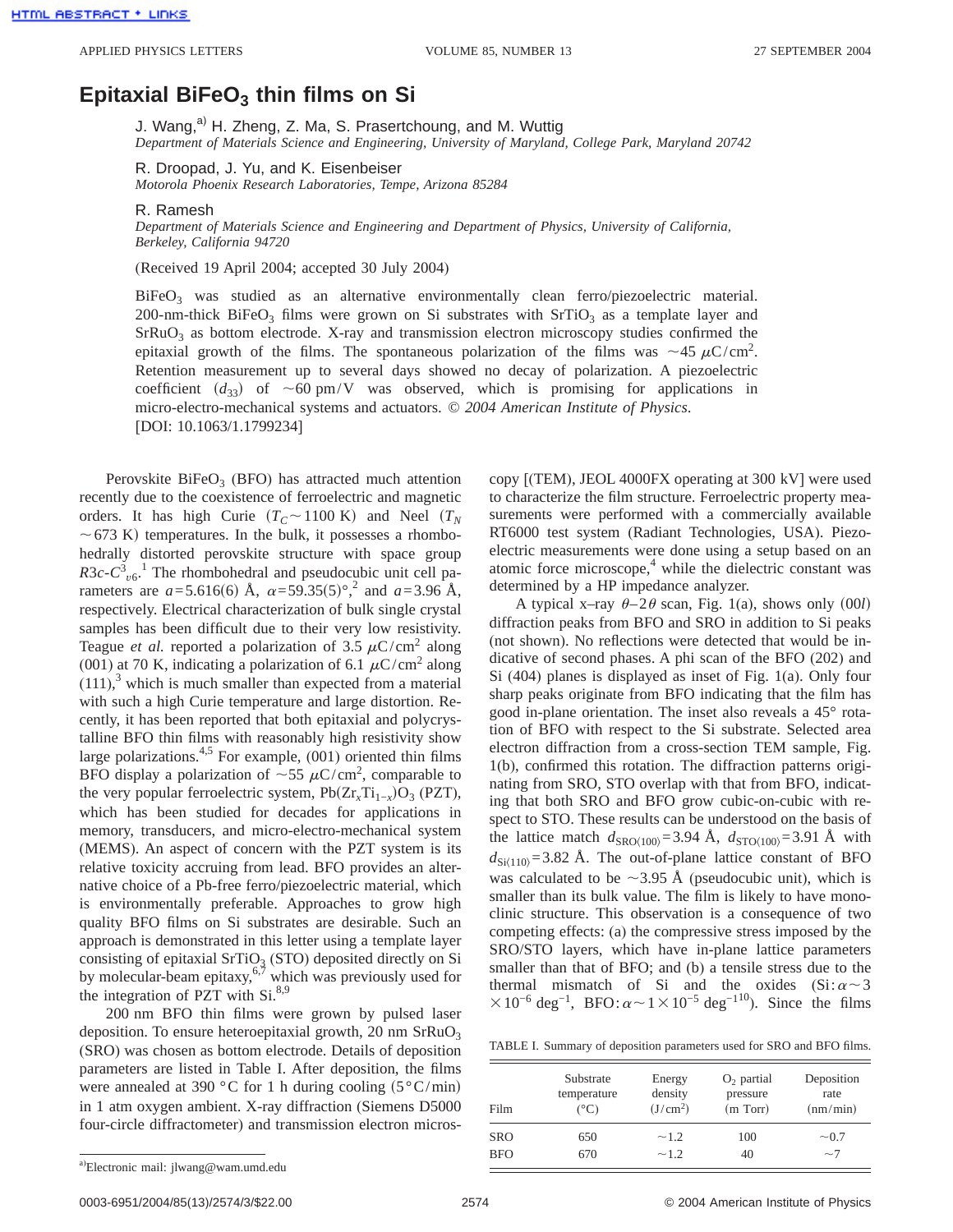

FIG. 1. (a) Typical  $\theta - 2\theta$  scan of a BiFeO<sub>3</sub>/SrRuO<sub>3</sub>/SrTiO<sub>3</sub>/Si sample. No second phase was observed.  $\psi$  scans of BiFeO<sub>3</sub> (202) and Si (404) indicate a  $45^{\circ}$  rotation of BiFeO<sub>3</sub> unit with respect to Si. (b) Electron diffraction pattern confirms the epitaxial growth the films.

are thicker than the expected critical thickness for dislocation formation, we expect that the thermal stress dominates at room temperature, leading to an in-plane tensile stress and the decrease in the out-of-plane lattice parameter.

Ferroelectric properties were characterized using both polarization hysteresis as well as pulsed polarization measurements. We use Pt as top electrode. Figure  $2(a)$  shows a set of hysteresis loops measured on a  $32-\mu$ m-diam capacitor at a frequency of 15 kHz. A remnant polarization of *Pr*  $\sim$  45  $\mu$ C/cm<sup>2</sup> is observed, which is smaller than that of films grown on single crystal STO substrates ( $\sim$ 55  $\mu$ C/cm<sup>2</sup> on [100] STO and  $\sim$ 95  $\mu$ C/cm<sup>2</sup> on [111] STO).<sup>11</sup> This can be understood as a consequence of the smaller *c*/*a* ratio of BFO on Si. Pulse polarization measurements that are less likely convoluted by leakage and nonlinear dielectric effects, confirmed this result. Figure 2(b) shows the pulsed remnant polarization,  $(\Delta P = P^* - P^* \approx 2P_r$ , where *P*<sup>\*</sup> is the switched polarization and  $P^{\wedge}$  is the nonswitched polarization) versus applied electric field, measured using 10  $\mu$ s pulses. We ob-



served an increase of  $\Delta P$  around 3 V reaching a value of  $\sim$ 100  $\mu$ C/cm<sup>2</sup> at 12 V. For use in memory applications, the coercive field (which is currently  $\sim$ 2–3 V for 200 nm film) has to be lowered to about 0.7–1 V. In the case of PZT thin films, this has been shown to be possible through cationic substitutions, which tunes the tetragonality of the material. Our preliminary experiments using La substitution at the Bi site suggest a similar prospect in the BFO system. The films display resistivity values of  $\sim 10^9 \Omega$  cm at zero bias, lower than those of typical perovskite ferroelectric oxides like PZT, and possibly due to defects, i.e., oxygen vacancies. The pulse width dependence of  $\Delta P$  down to 1  $\mu$ s is shown in Fig. 2(c). The stability of the polar state is confirmed by retention measurements as shown in Fig. 2(d). No significant change of the polarization was observed over a period of several days.

Piezoelectric hysteresis loop, Fig. 3(a), shows a remnant  $d_{33}$  value of 60 pm/V for the fully clamped film, which is comparable to that obtained from Ti-rich PZT films (Zr/Ti ratio of 20/80). Figure 3(b) shows the small signal dielectric constant,  $\varepsilon_r$ , for a 32  $\mu$ m capacitor. The observed  $\varepsilon_r$  was  $\sim$ 170.

We have also studied the thickness dependence of the polarization, piezoelectric coefficient, and dielectric constant of the epitaxial BFO films on Si. Figure 4 contains the summary of the results. The out-of-plane lattice constant decreases as the film thickness increases from 100 to 400 nm, which can be understood by considering the relaxation of the compressive stress originating from SRO/STO layers, while keeping in mind that the dominating thermal mismatch reduces the bulk value of the out-of-plane lattice constant. Figure 4 also shows the switchable polarization,  $\Delta P$ , measured at constant electric field (400 kV/cm, corresponding to 8 V for 200 nm film). The change in  $\Delta P$  is relatively small. On the other hand, the piezoelectric constant  $d_{33}$  shows a dramatic increase from  $\sim$ 30 pm/V for a 100 nm film to  $\sim$ 120 pm/V for a 400 nm film; the dielectric constant follows the same trend as  $d_{33}$ . We have observed similar behavior in the BFO films grown on STO substrates.<sup>4</sup>

In summary, epitaxial BFO thin films were grown on Si substrate using a STO template layer. A significant polarization,  $\sim$  45  $\mu$ C/cm<sup>2</sup>, was observed at room temperature for a 200 nm film. Retention analyses up to several days confirmed the polarization stability. 400-nm-thick films possess

FIG. 2. (a) Ferroelectric hysteresis measured at a frequency of 15 kHz. The remnant polarization equals  $\sim$ 45  $\mu$ C/cm<sup>2</sup>. (b) Pulsed polarization,  $\Delta P$  vs electric field, determined with electrical pulses of 10  $\mu$ s width and resistivity vs electric field measured using 1 s pulses. (c) Pulse width dependence of  $\Delta P$ . (d) Polarization retention showing no significant change after several days.